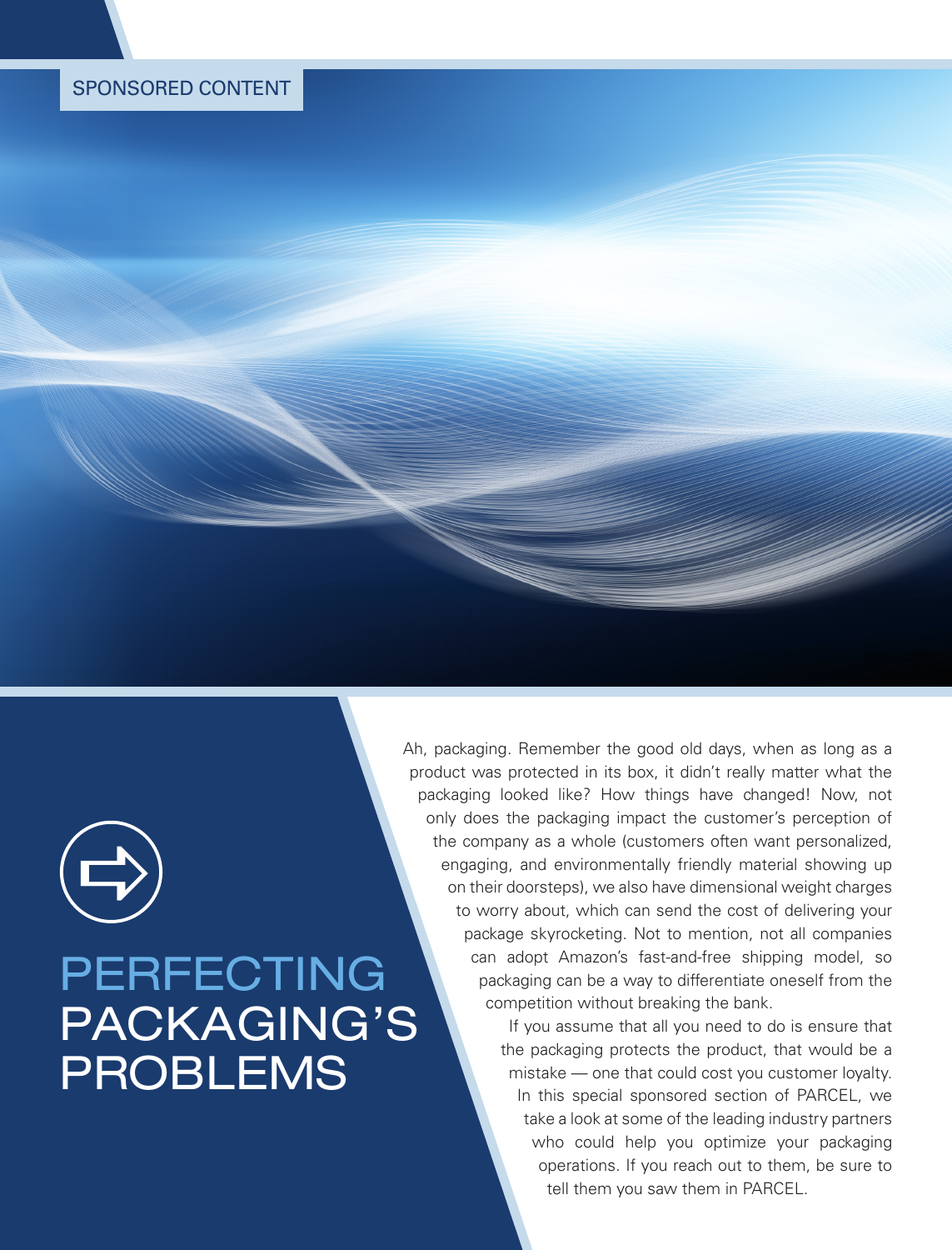



## PROSHIP

ProShip, Inc., a Neopost company, is a global provider of logistics software and product solutions, including enterprise-wide, multi-carrier shipping and manifesting software, automated packaging solutions, and intelligent parcel lockers. The company provides solutions for the entire supply chain to ensure a superior customer experience. With deep relationships with all major carriers, shippers using ProShip's robust shipping software can automatically select the best shipping option for any parcel, saving time and shipping costs. This scalable software also pairs with ProShip's CVP Automated Packaging Solution to package custom-fit parcels in seconds and reduce shipping volume by 50%. But once the order leaves the facility, ProShip knows the job is not complete. In fact, the company understands that the final and most important step of the supply chain is delivery. As such, ProShip offers Packcity Parcel Lockers. This delivery solution allows 24/7 access for customers to receive their orders when it is convenient for them, ensuring complete customer satisfaction. From packaging to shipping to delivery, ProShip's powerful solutions enable goods to be delivered faster, more efficiently, and more cost-effectively than ever before.

www.proshipinc.com

### SEALED AIR  $\bigoplus$

We don't just sell products. Instead, we are a knowledge-based provider backed by thousands of scientists, engineers, equipment, application and industry experts, and state-of-the-art laboratories dedicated to delivering tailored solutions for our customers. We create a world that works better by eliminating waste throughout the global supply chain, including wasted material, energy, space, time, labor, and money. Products protected by Sealed Air packaging solutions ship faster and arrive safer because they're backed by decades of powerful data science and unmatched engineering expertise. We believe that customer experience doesn't end with successful delivery. Attractive, protective, intuitive packages that open easily and can be reused or disposed of effortlessly have a lasting impact on customer loyalty and brand reputation — not just our brand, but our customers' brands as well. https://sealedair.com



Transportation Insight's Enterprise Logistics Solutions help small package shippers increase business profitability by delivering maximum value realized across the end-toend supply chain. In an economy increasingly driven by e-commerce and customer service requirements, a thorough review of secondary packaging programs can ensure optimum use of packaging budget and yield opportunities to better protect your products and brand identity in the minds of the end customer. Outside-the-box solutions that improve packaging strategies and materials can deliver a significant impact to the transportation budget — especially for small package shippers seeking alternatives to the traditional cardboard cube.

While Transportation Insight's parcel logistics experts leverage deep domain expertise and multi-modal insight to engineer supply chain solutions outside the box, we don't forget about the box either. Strategically securing those materials at optimal cost through Transportation Insight's group purchasing organization helps shippers improve spend management. Working as a strategic partner to retailers, e-tailers, manufacturers, and distributors, Transportation Insight leverages packaging expertise, market knowledge, specification/ service analysis, and an extensive network of supplier partners to procure and implement supply chain secondary packaging materials that improve clients' packaging costs up to 25% while reducing damage claims due to packaging failures.

www.transportationinsight.com/solutions/ secondary-packaging/



Since 1952, Valco Melton has been one of the world's leading suppliers of adhesive application and quality assurance equipment. We specialize in the manufacturing, packaging, and sealing of items such as corrugated boxes, cartons, books, bags, and pharmaceutical products across the corrugated, packaging, envelope, folding carton, print finishing, nonwovens, tissue/ corewinding, wood, automotive, product assembly, textile, coating, laminating, and bag manufacturing industries. With world headquarters in Cincinnati, Ohio; direct sales, research, and manufacturing facilities throughout North America, Europe, China, and India; along with a network of dedicated distributors through every major continent throughout the world, Valco Melton is present in over 76 countries across the globe.

Valco Melton is grouped into specialized research and manufacturing units to cover a wide variety of OEM, reseller, and end-user needs. Whether it's cold liquid dispensing systems, hot melt liquid dispensing systems, or quality assurance systems, our team is comprised of carefully selected specialists which have contributed to the long-standing success and forefront innovations of our company. Additionally, the members of our Engineered Products Group provide specialized knowledge and solutions for some of the industry's most respected brands who often need equipment and systems custom-tailored to their most specific requirements. www.valcomelton.com